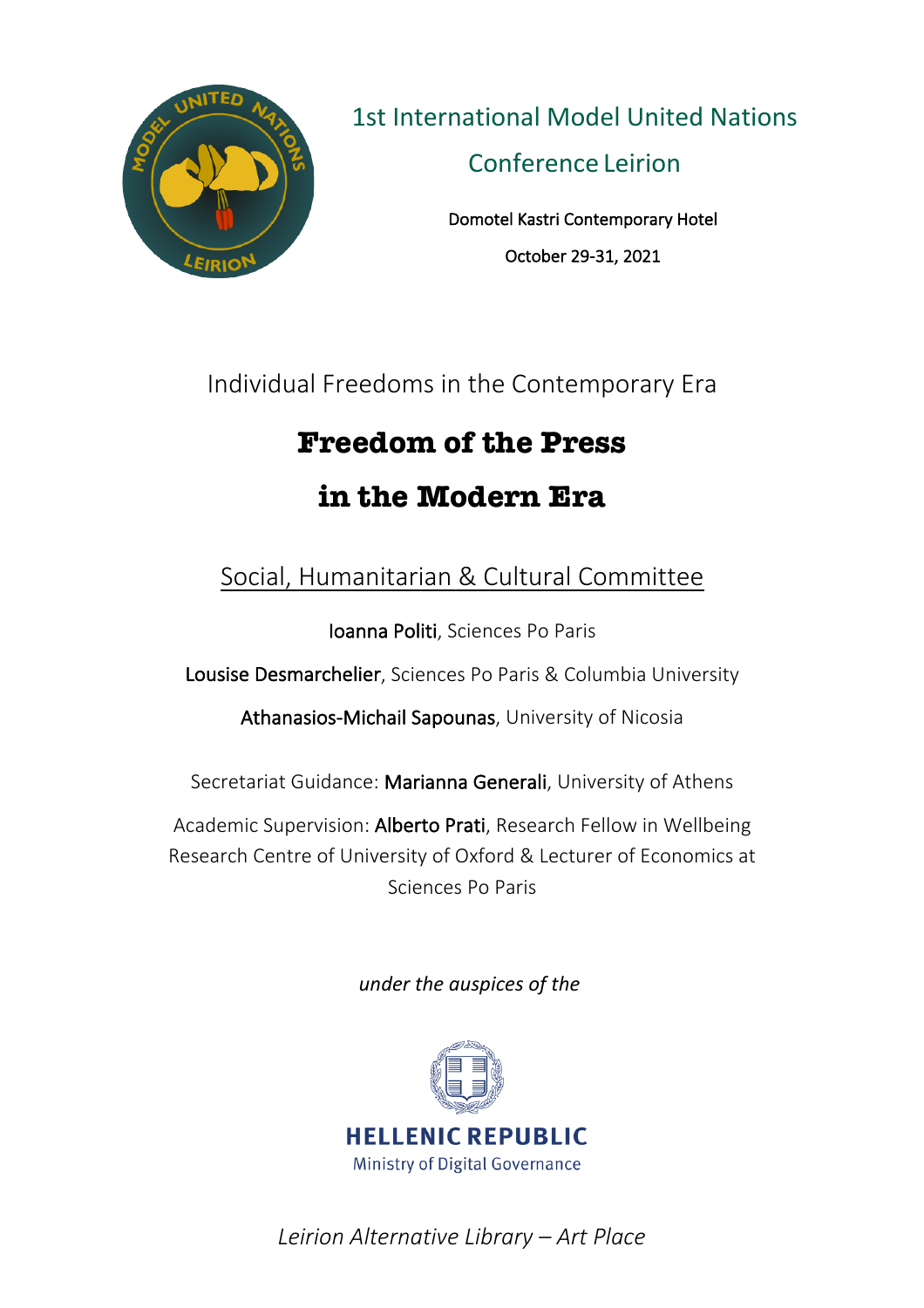

## **Contents**

| The effect of the attacks on the context of the freedom of the press  4                |  |  |  |
|----------------------------------------------------------------------------------------|--|--|--|
|                                                                                        |  |  |  |
|                                                                                        |  |  |  |
| The aftermath of the attack: How was the freedom of the press affected?5               |  |  |  |
|                                                                                        |  |  |  |
|                                                                                        |  |  |  |
|                                                                                        |  |  |  |
|                                                                                        |  |  |  |
|                                                                                        |  |  |  |
|                                                                                        |  |  |  |
| Social media and the rise of online press : when free press equates "fake news"  9     |  |  |  |
| Political correctness, identity politics, and the apology of violence: when free press |  |  |  |
|                                                                                        |  |  |  |
|                                                                                        |  |  |  |
|                                                                                        |  |  |  |
|                                                                                        |  |  |  |
|                                                                                        |  |  |  |
|                                                                                        |  |  |  |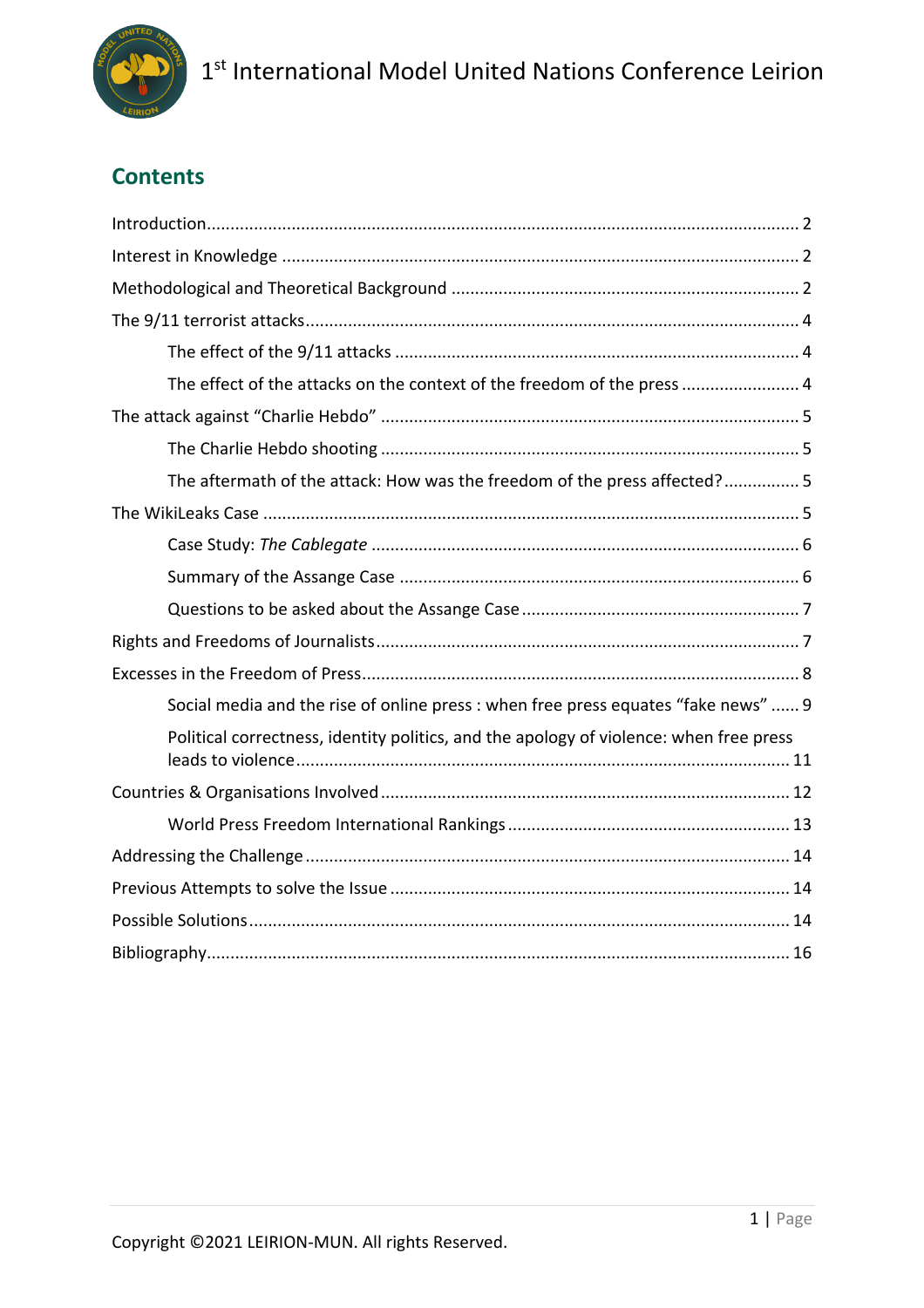

## Introduction

The issue of freedom of Press in the Modern Era has been ever present in many conversations taking place in today's political sphere. Nowadays, when political freedom is often brought up, we hear about the "freedom of press". Primarily, when talking about the freedom of the press we refer to the right of news outlets such as newspapers, magazines etc. to report certain news without any influence or control from any governmental authorities. Following the continuous rise of terrorist attacks also known as "The War on Terror", media outlets are a main tool in not only informing people but influencing them and controlling the narrative. There are many instances and events, such as the "Charlie Hebdo" attack, that prove how much can escalate from media outlets and the true reach that they contain. With such magnitude of influence, it is logical for there to be a lot of commotion around controlling certain things that surface. Thus, the importance of the "freedom of the press" cannot be refuted. When talking about this topic one would be ignorant to not talk about the freedoms of the journalists themselves, a sub-topic that is inherently attached. On the other hand, we ought not to omit the other side which is the excess in the freedom press. This often leads to the so-called "fake news" that we often encounter in today's infosphere. Lastly through the total freedom of press we can see the reaction to "political correctness" that often results in extremist views, over discrimination of certain social groups or violent rhetoric. Such topics are going to be discussed through this research accompanied with possible solutions to the different aspects that are brought up.

## Interest in Knowledge

Freedom of the Press is the right to publish and disseminate information, thoughts, and opinions without restraint or censorship. This definition seems to aim in tackling the stateimposed measures of restricting the right to circulate opinions. However, there is a broader aspect of the freedom of the press: the suppression from acts that don't derive from the states, but instead from other citizens individually or collectively. Recent historic events are going to be analyzed below, concerning the state's acts of suppressing the freedom of press, as well as actions from individuals that have the same goal.

## Methodological and Theoretical Background

In order to approach the subject in a meaningful but also critical way, it is important to reflect on how the facts and the information provided in this study guide describe the problem of the limitations in the freedom of press. Specifically, it is vital to draw the comparison between countries that are ranked high in the index shown above and the countries that stand in the bottom lines of it. There are some questions that should be posed, such as whether the quality of the democracy is affected by the limitation of press freedom, and how this can change. It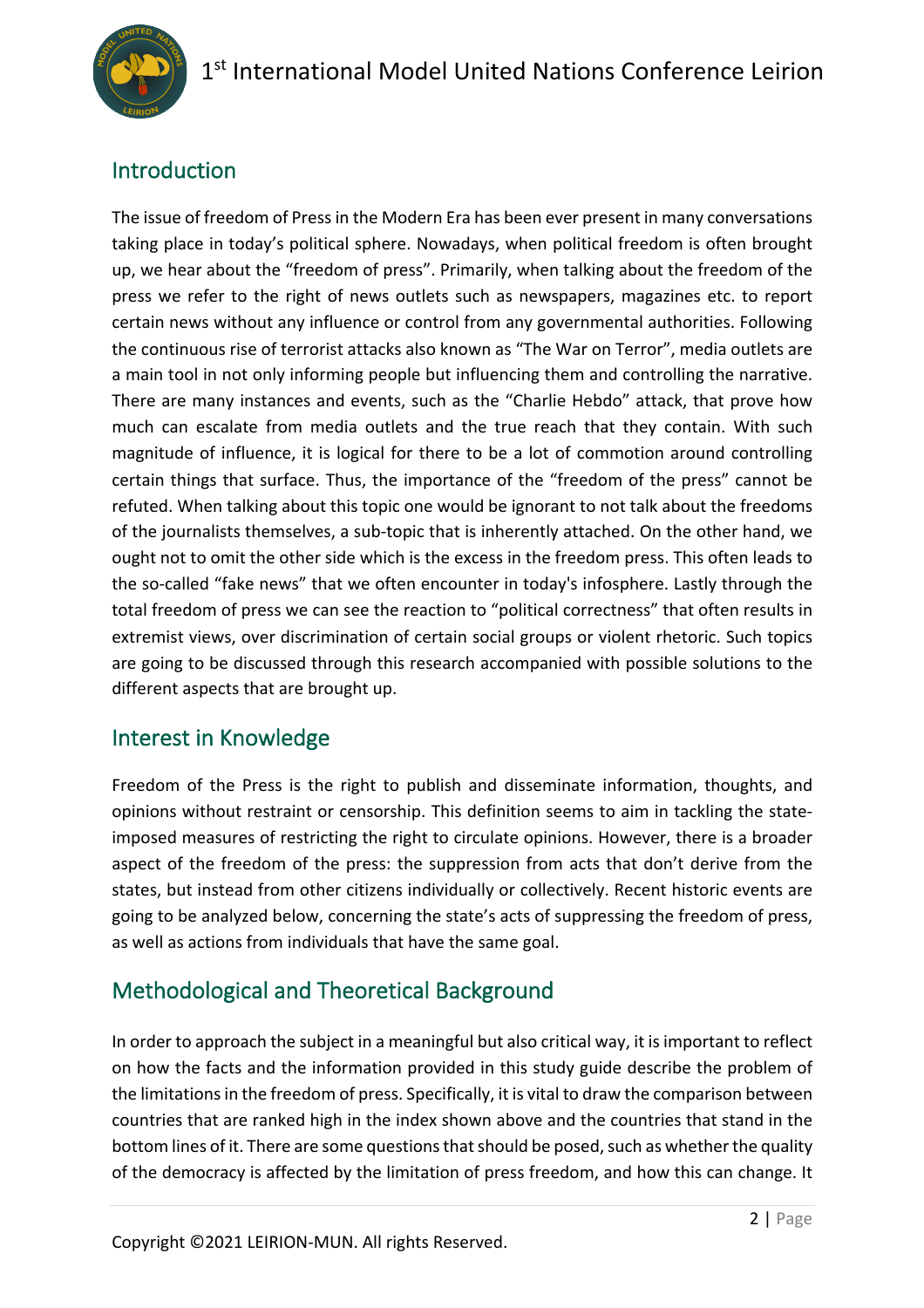

is also important to get informed about the country or the organisation that you represent in this simulation, in order to have a clear view on where you are by facts standing and afterwards decide in which direction you want to move your resolution proposal. Do you want to implement stricter limitations in the freedom of press, or do you believe that the actor you are representing needs to make steps towards unrestricting the freedom of press? How can the latter be achieved? Or why do you believe that the current situation is not problematic? This study guide provides you with the tools you will need in order to comprehend the issue of the limitations in press freedom, providing the resources in order to deepen your knowledge on the issue and the effect that it has on modern society- the so-called "information society".

#### **Definition of Key Terms**

#### **Fake News**

False news stories created in order to be widely shared and/or distributed for the purpose of generating revenue, or promoting, or spreading false information.

#### **Freedom of Press**

The principle that communication and expression through various media, including printed and electronic media, should be a right that is exercised freely.

#### **Censorship**

The suppression or prohibition of art, document, or form of communication from being seen or made available to the public because of inappropriate content, or because it contains information one wishes to keep secret.

#### **Political Correctness**

The avoidance of forms of expression or action that are perceived to exclude, marginalise or insult groups of people who are socially disadvantaged or discriminated against.

#### **Propaganda**

Information, especially of a biased or misleading nature, used to promote a political cause or point of view.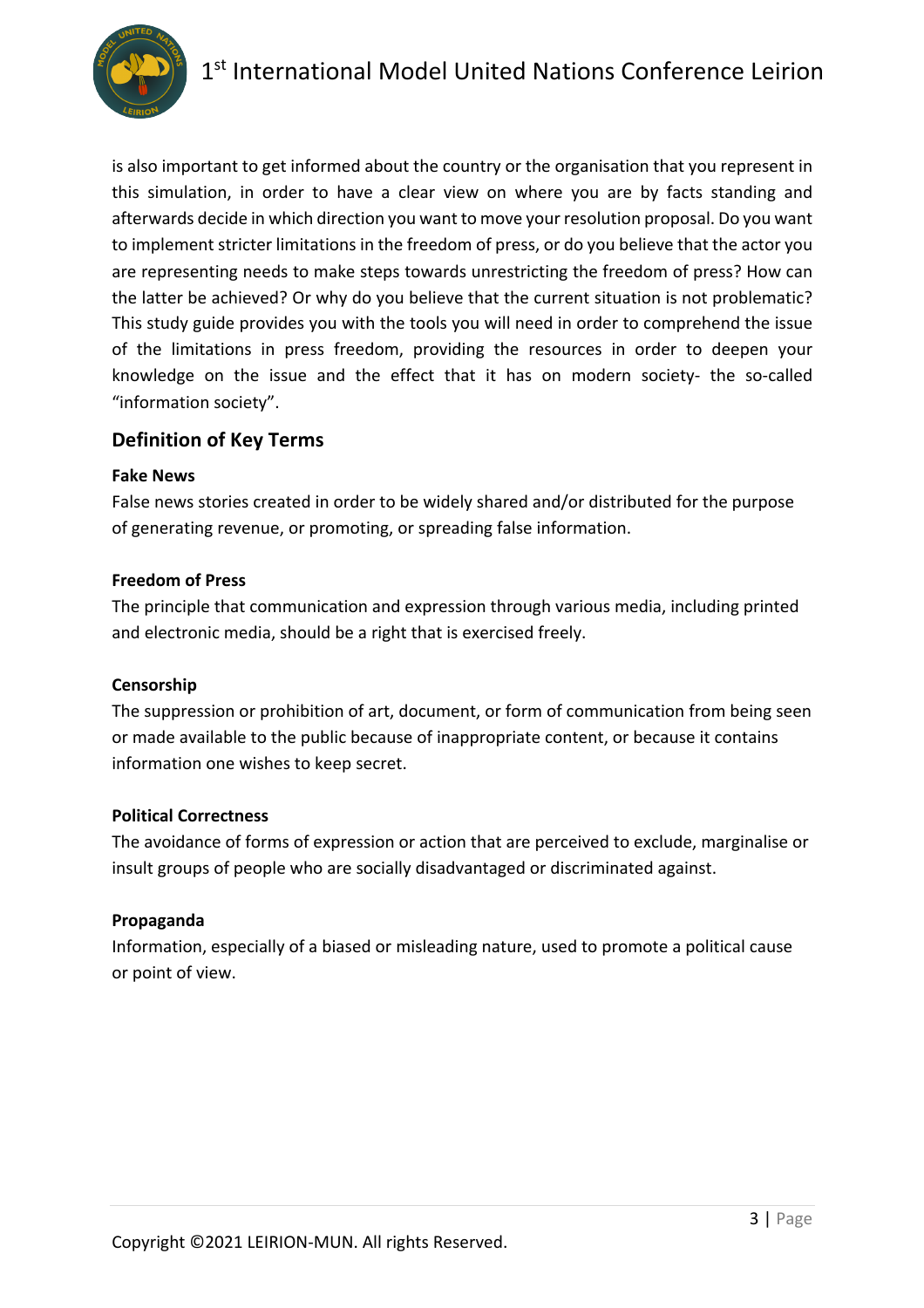

## The 9/11 terrorist attacks

*Info point: Al-Qaeda* is a militant Sunni Islamist multi-national organization, which is widely regarded as a terrorist group. Founded in 1988, Al-Qaeda operates as a network of Islamic extremists and Salafist jihadists. The organization has been designated as a terrorist group by the United Nations Security Council, the North Atlantic Treaty Organization (NATO), the European Union, the United States, China, the United Kingdom, Russia, India, and various other countries. One of the key actions that this organization has performed is the September 11 attacks on America by al-Qaeda; they killed 2,977 people – 2,507 civilians, 343 firefighters, 72 law enforcement officers, and 55 military personnel. This event, combined with the fear of future events in an even larger scale of action and geographical scope, resulted in the United States government launching the "War on Terror", which sought to undermine al-Qaeda and its allies.

#### **The effect of the 9/11 attacks**

The September 11 attacks, also called 9/11 attacks, were a series of airline hijackings and suicide attacks committed in 2001 by 19 militants associated with the Islamic extremist group al-Qaeda against targets in the United States and have been deemed the deadliest terrorist attacks on American soil in U.S. history. Approximately 2,750 people were killed in New York, 184 at the Pentagon, and 40 in Pennsylvania.

#### **The effect of the attacks on the context of the freedom of the press**

The "War on Terror" in the United States, known alternatively as the "War on Terrorism" globally marked the beginning of a new era. During the following weeks after the attacks many incidents of press suppression took place around the world: journalists in Uganda were barred from photographing the president because of alleged security concerns, while in the West African country of Benin, journalists were arrested for reporting that Osama bin Laden had contacts in the country. Also, in China, the government restricted anti-American reporting, in Indonesia and the West Bank, police confiscated film from photographers covering anti-U.S. demonstrations.

In addition, in the area of Central Asia, leaders in Kazakhstan, Kyrgyzstan and Uzbekistan used a new strategic importance in the war against terrorism, in order to escalate their wars on dissidents, including the media, by pointing to a crackdown on radical Islamists as evidence of their support for the United States. However, at the same time, crackdowns on press freedom around the world were related closely to domestic political crises that bore no obvious relationship to the global upheaval resulting from September 11.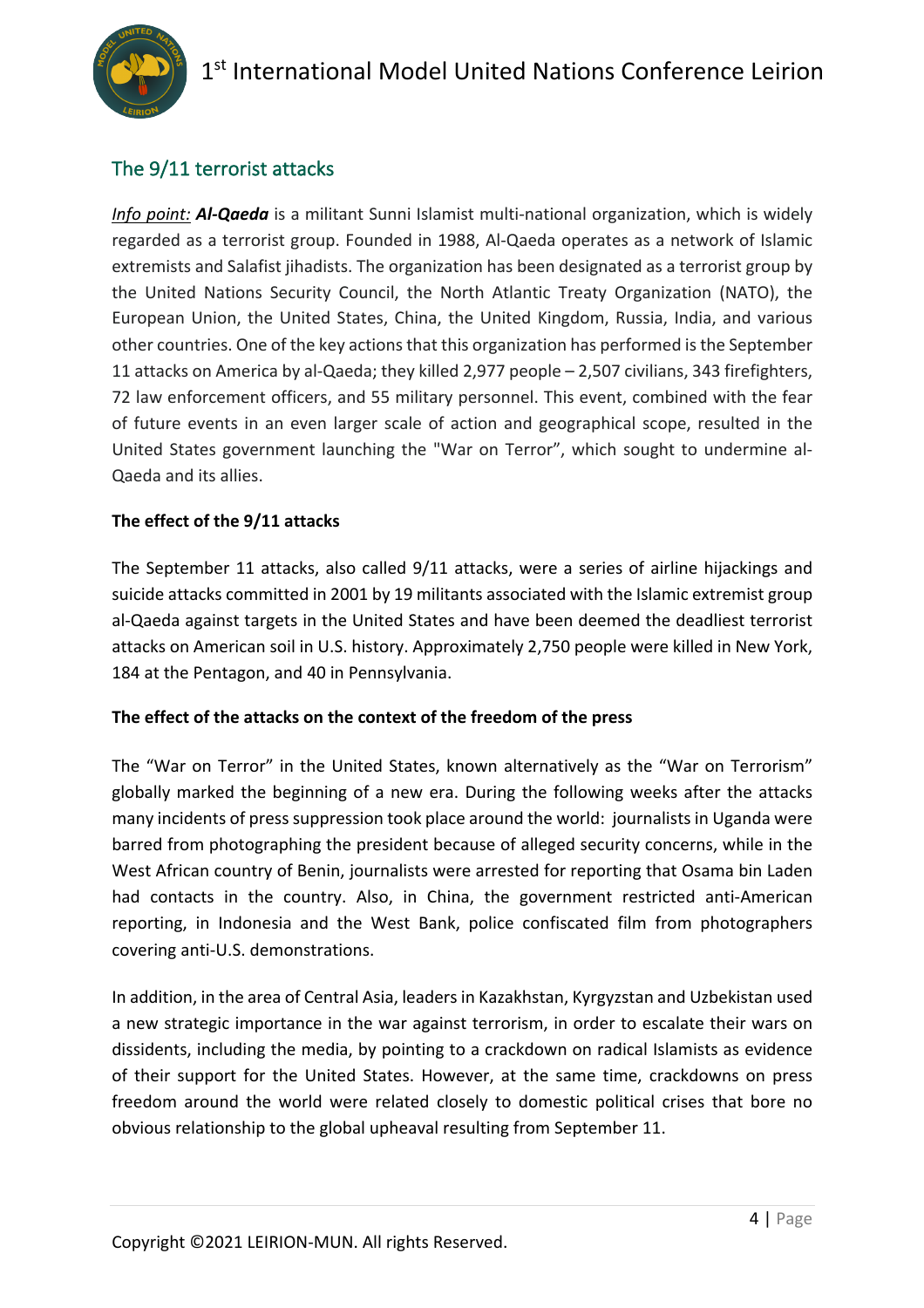## The attack against "Charlie Hebdo"

#### **The Charlie Hebdo shooting**

On the night of the 7th of January 2015, three gunmen identified themselves as belonging to the Islamic terrorist group al-Qaeda in the Arabian Peninsula, which afterwards took responsibility for the attack, forced their way into the offices of the French satirical weekly newspaper Charlie Hebdo in Paris. Armed with rifles and other weapons, they killed 12 people and injured 11 others. Several related attacks followed in the Île-de-France region between the 7th and 9th of January 2015, including the "Hypercacher" kosher supermarket siege where a terrorist killed four Hebrews.

#### **The aftermath of the attack: How was the freedom of the press affected?**

The use of broad anti-terror laws to crack down on legitimate reporting and journalistic commentary has been a common practice, that saw a significant rise after the Charlie Hebdo attack: a freelance journalist covering alleged human rights abuses by local authorities and the activities of Maoist rebels was charged with terrorism in India in September 2015, who are designated as terrorists in India. Additionally, the UK police started using anti-terrorism legislation, as in the case of a man in Syria and a journalist of the BBC Network, allegedly being an Islamic State member aiming to obtain information from confidential sources of the journalists, as well as requiring Internet Service Providers to enhance their efforts to trace and take down extremist content.

Another sign that marked the following months after the attack, was the governments' calls for increased surveillance powers and for social media companies to remove extremist propaganda and shut accounts that promote radicalization, which were made after each attack; raising concerns among rights groups, including the Committee to Protect Journalists (CPJ), about the potential impact on free expression. Within the European Union's context, the creation of Europol's Internet Referral Unit has resulted in more than 500 referrals to social media companies since July, with more than 90 percent of the content being deleted.

#### The WikiLeaks Case

Wikileaks were established in 2006 by a group of 9 people. Out of this group, Julian Assange, was the Editor in Chief of the Wikileaks Website, and presents himself to the press as an activist and a journalist.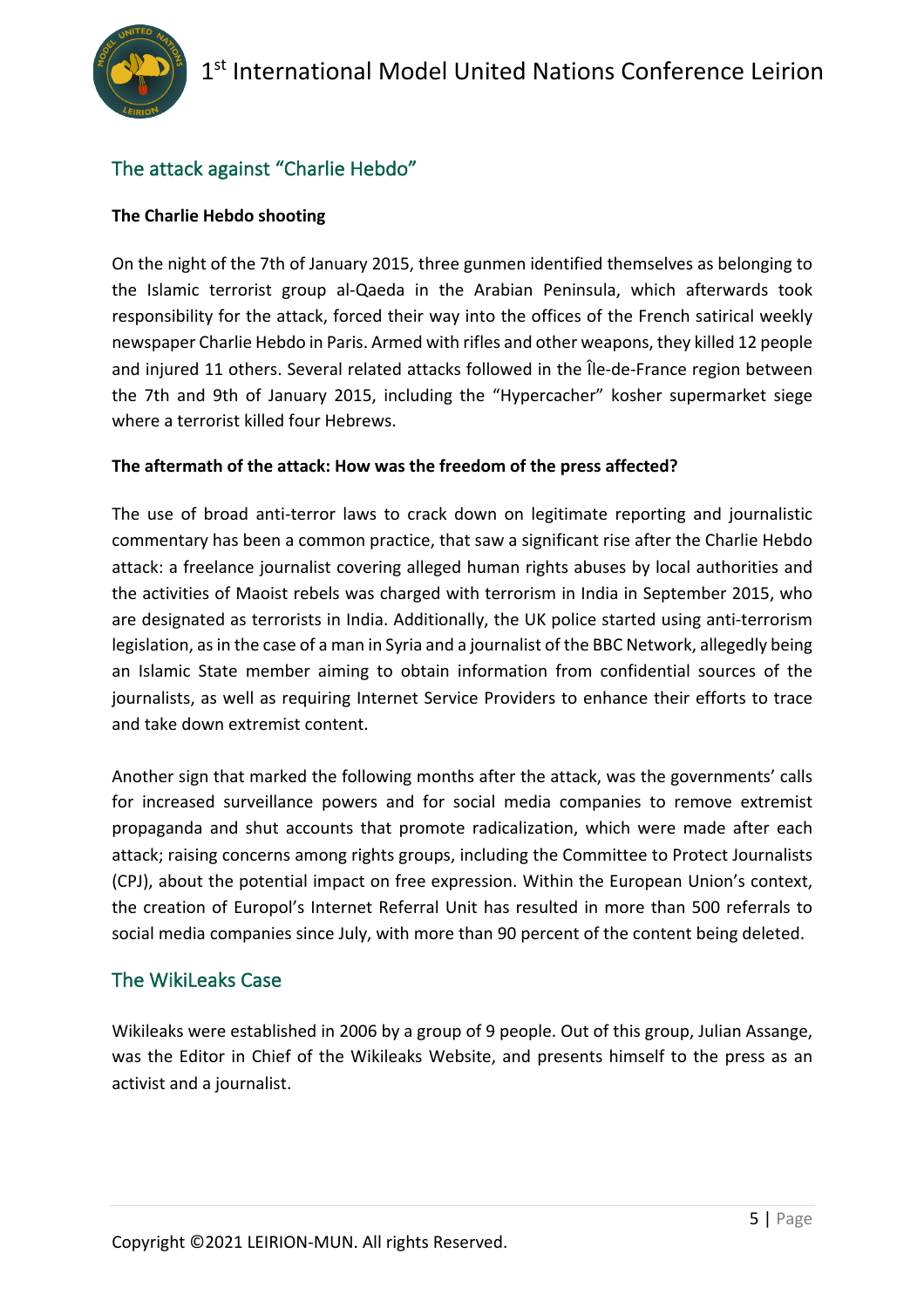

WikiLeaks operates as a website in which classified and sensitive information are being published in the sake of transparency and the public good. During the 1st month of the website's operation, over 1.2 million classified documents were published.

Some of the leaks concerned very sensitive war information such as the Baghdad Airstrike<sup>1</sup>, the Afghanistan War logs, but also sensitive diplomatic information, with one of the most important scandals of the 2010s to be triggered by the WikiLeaks, the so-called *Cablegate.*

#### **Case Study:** *The Cablegate*

On the 28th of November 2010, El País (Spain), Der Spiegel (Germany), Le Monde (France), The Guardian (United Kingdom) and The New York Times (United States), published parts of 280 diplomatic cables of the United States. This came after an agreement between WikiLeaks and a vast number of Media mainly across the United States and the European Union. After the leaks the United States government launched a criminal investigation into WikiLeaks. Shortly after this event, Sweden issued an international arrest warrant for Assange on the grounds of sexual misconduct, with the allegations characterised by Assange as a prefix for his extradition from Sweden to the United States, in order to face charges over his role in the publication of the Cablegate leaks.

Julian Assange lost the battle against extradition to Sweden but took refuge in the Embassy of Ecuador in London, where he was granted asylum in August 2012 on the basis of political prosecution; if his extradition to Sweden was achieved, he would be eventually extradited to the United States. As the Swedish prosecutors' investigation against Assange was dropped in 2019, his asylum was also withdrawn by the Ecuadorian authorities over a series of disputes. Afterwards Assange was found guilty of breaching the Bail Act and sentenced to 50 weeks in prison, but the United States' request for extradition was ruled out on the 4th of January 2021, on the basis that this would be "oppressive", given Assange's mental health condition.

#### **Summary of the Assange Case**

The case marked an outbreak of various reactions, as it raised serious press freedom concerns, with a part of the indictment devoted to describing activity that journalists engage, practices such as cultivating government sources, confidential communications and the very important aspect of protecting the identity of the journalist but also of the source. The indictment charged Assange with three counts of violating the Espionage Act of  $1917<sup>2</sup>$  by publishing classified information. There is a strong view about how news organizations can

<sup>1</sup> https://military.wikia.org/wiki/July\_12,\_2007\_Baghdad\_airstrike

<sup>2</sup> https://en.wikipedia.org/wiki/Espionage\_Act\_of\_1917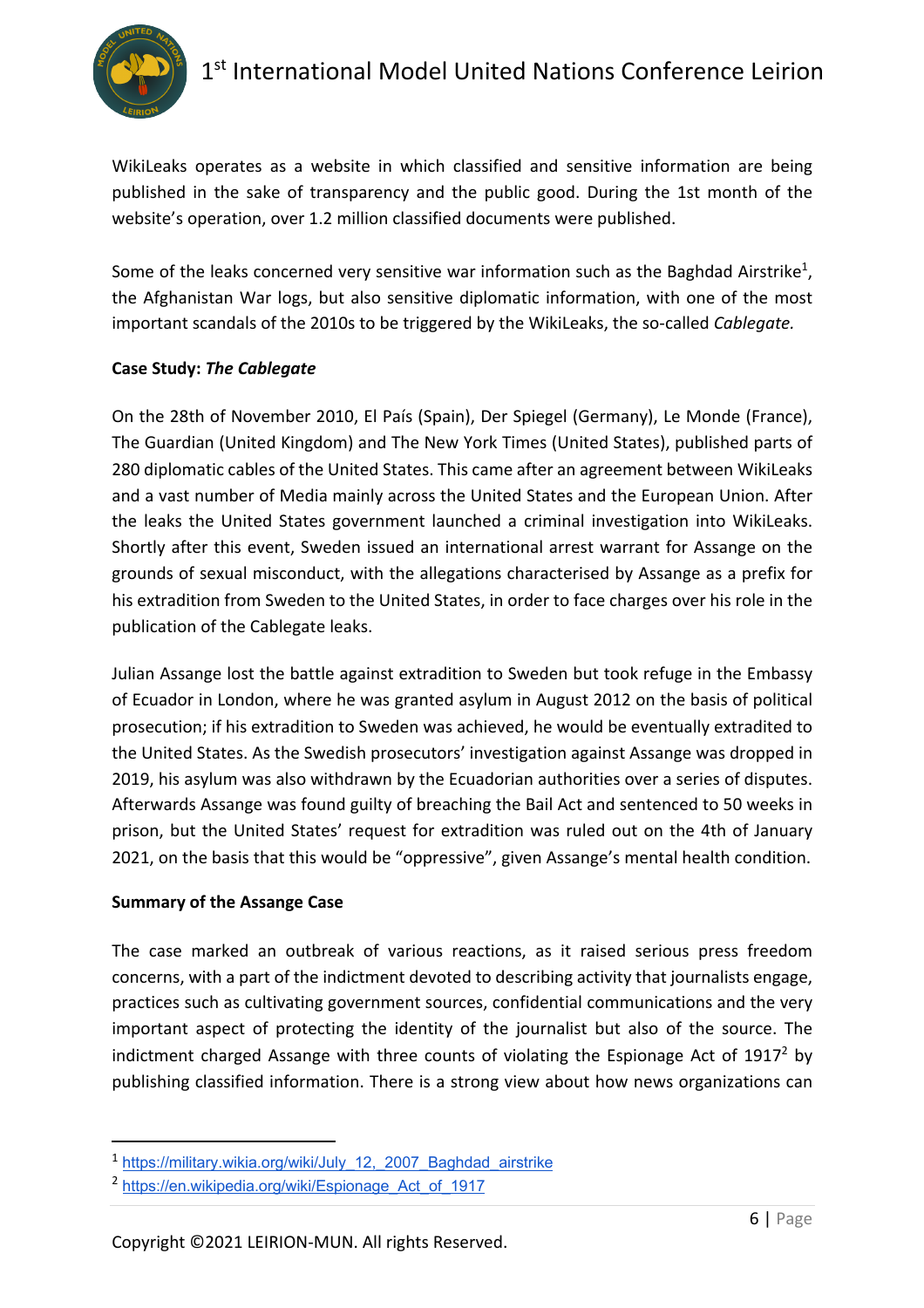

responsibly report about war, national security and foreign relations without disclosing confidential information.

#### **Questions to be asked about the Assange Case**

- Is publishing classified information an accepted journaling practice, or does it violate the right of governmental acts of privacy - as it interferes with the classified status, and the information becomes declassified after a period of time?
- Do you think that information leaking is an act of espionage, or should not be seen as a crime, but more so as a pro society act?

#### Rights and Freedoms of Journalists

#### **Article 19 of the Universal Declaration of Human Rights (UDHR)**

The UDHR was adopted by the United Nations General Assembly in 1948. In **Article 19** it's affirmed that: *"Everyone has the right to freedom of opinion and expression; this right includes freedom to hold opinions without interference and to seek, receive and impart information and ideas through any media and regardless of frontiers."* 

#### **Report on strengthening media freedom: the protection of journalists in Europe, hate speech, disinformation and the role of platforms (2020/2009(INI))3**

The report adopted by the European Parliament (**by 553 votes to 54**) draws the conclusion that Media freedom has deteriorated in recent years. The COVID-19 pandemic has amplified this decline and has also highlighted the importance of the media and the right to access independent, diverse and reliable information. Also, it was stated that freedom, pluralism, independence and safety of journalists are essential components of the right to freedom of expression and information and are indispensable for the democratic functioning of the European Union and its Member States. The resolution strengthens media freedom: the protection of journalists in Europe and disallows hate speech, disinformation and the role of platforms.

#### **Article 10 of the European Convention of Human Rights**

The right to freedom of expression and freedom of the media is also protected by Article 10 of the European Convention of Human Rights, pillars of democratic security in Europe. In the Article it's affirmed:

<sup>&</sup>lt;sup>3</sup>Strengthening Media Freedom: the Protection of Journalists in Europe, Hate Speech, Disinformation and the Role of Platforms: https://oeil.secure.europarl.europa.eu/oeil/popups/summary.do?id=1641500&t=e&l=en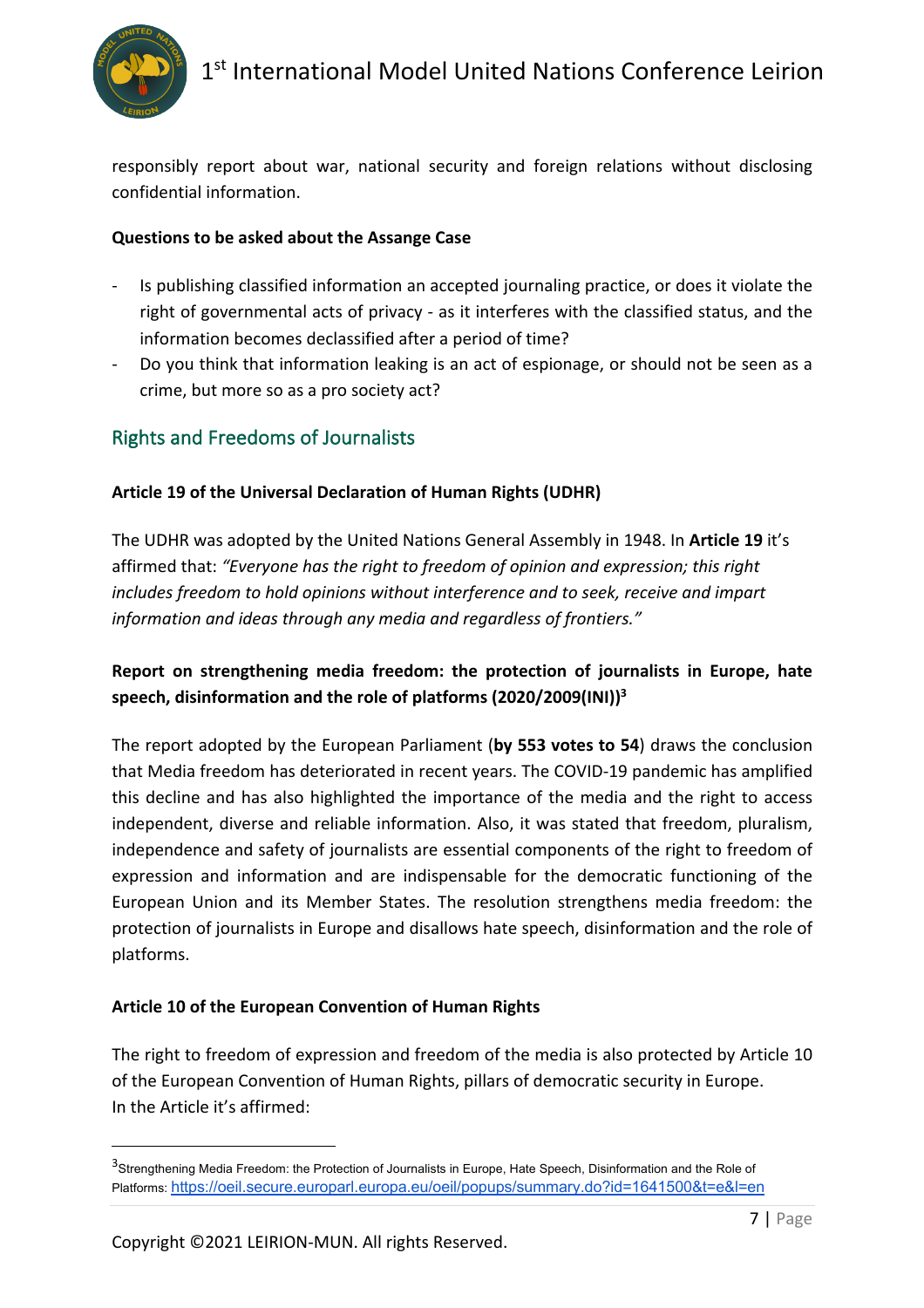

*Everyone has the right to freedom of expression. This right shall include freedom to hold opinions and to receive and impart information and ideas without interference by public authority and regardless of frontiers. This Article shall not prevent States from requiring the licensing of broadcasting, television or cinema enterprises.4*

#### **Article 19 of the International Covenant on Civil and Political Rights (ICCPR)**

In the specific article it's solemnly affirmed:

- *1. Everyone shall have the right to hold opinions without interference.*
- *2. Everyone shall have the right to freedom of expression; this right shall include freedom to seek, receive and impart information and ideas of all kinds, regardless of frontiers, either orally, in writing or in print, in the form of art, or through any other media of his choice.*
- *3. The exercise of the rights provided for in paragraph 2 of this article carries with it special duties and responsibilities. It may therefore be subject to certain restrictions, but these shall only be for example provided by law and are necessary: (a) For respect of the rights or reputations of others; (b) For the protection of national security or of public order (order public), or of public health or morals.5*

## Excesses in the Freedom of Press

Freedom of Press has been considered an extension of the natural inalienable right to freedom of expression since it was arguably first coined in the Declaration of Rights of Man and Citizen in 1789. However, in the past decades, the technological revolution has morphed the press into new forms with unprecedented consequences. In a world where news spreads more easily and rapidly than ever, and in which identity and ideological groups are able to reconnect beyond physical borders to consume and share information, one can only wonder whether our societies must review and redefine the notion of free press.

Indeed, a failure to adapt to these changes in the press has entailed dangers - which will be detailed in following subparts - within our societies, especially in the Western world, which is most exposed to technological advances. It is hence a necessity to envision the different causes behind what we shall call "excesses of freedom of the press" as well as the different potential solutions which governments have put in place, or should.

https://www.echr.coe.int/documents/convention\_eng.pdf

<sup>5</sup>International Covenant on Civil and Political Rights

<sup>4</sup> European Convention on Human Rights (ECHR):

<sup>(</sup>ICCPR):https://www.ohchr.org/en/professionalinterest/pages/ccpr.aspx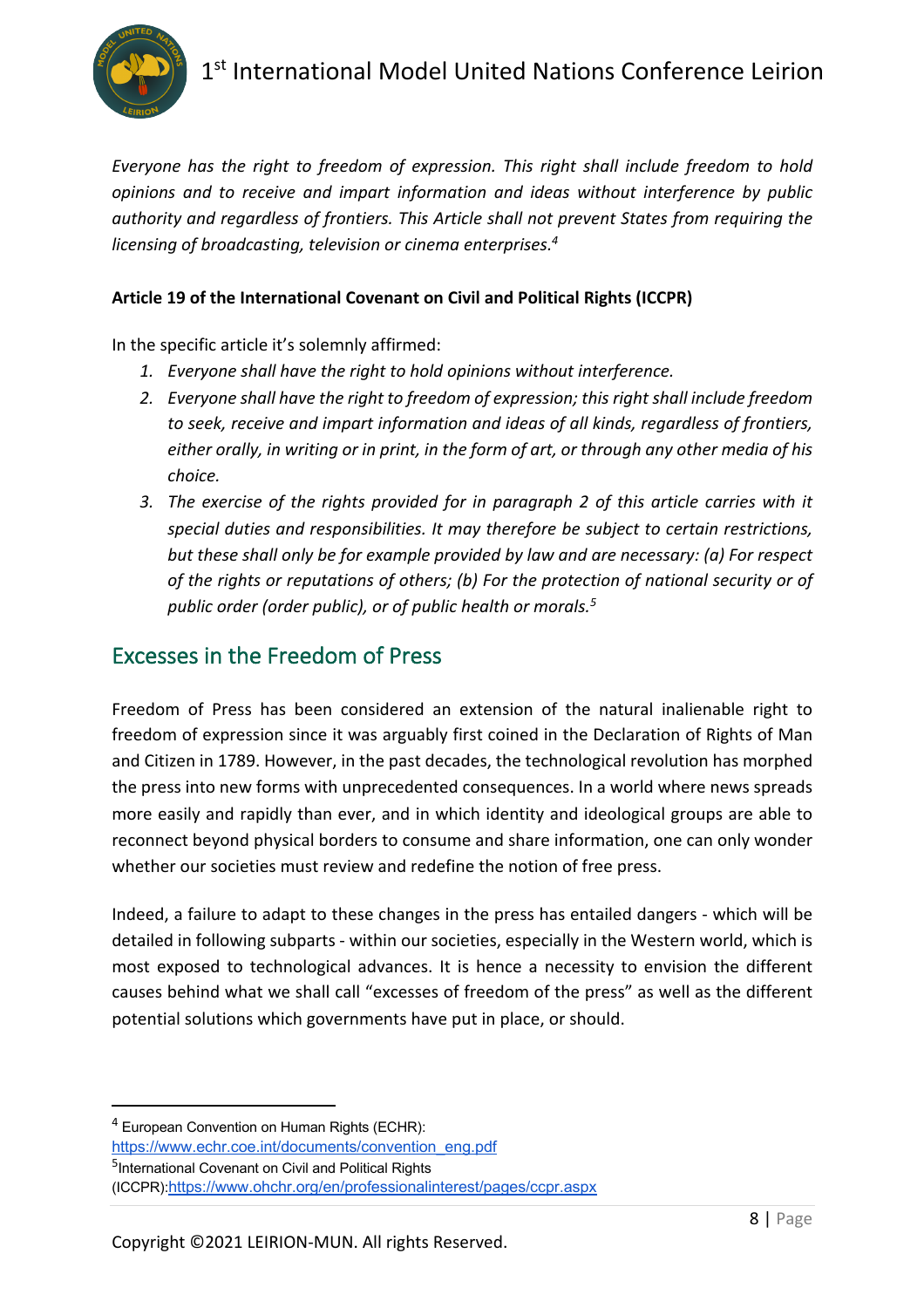

One should not forget the guiding principle behind the right of peoples to access a free and independent press. It is governments' challenge to navigate the fine line between justified and unjustifiable limitations to the freedom of press, to use this defining principle of liberalism so as to curb its excesses. In order to guide their choices, the Committee has gathered information about two phenomena which are arguably instances of "excesses of freedom of the press" : the rise of social media and online press as platforms for "fake news" (II-A), and the increasing influence of political (in)correctness, identity politics, and the apology of violence within the press, as vectors of violence (II-B).

#### **Social media and the rise of online press : when free press equates "fake news"**

The term "fake news", first used at the end of the 19th century, made a resurgence during the 2016 American Presidential campaign so as to designate false information circulating about the Clinton campaign. The circulation of such news was facilitated by its online nature, and the omnipresence of social media during the campaign. It is undeniable the circulation of such fallacious information played a role in the outcome of the election, hence one must question whether unregulated information can sometimes present a danger to the societies it circulates in. The following segment will go over instances where a free press has led to the circulation of false information, resulting in a danger for society, and how governments could remediate such issues.

#### 1. Instances of fake news presenting dangers to societies

The instances of fake news entailing a danger to liberal democracies are numerous. For example, Fox News has participated, all along the Trump presidency, to the spread of fake information, most importantly during the 2020 sanitary crisis. Indeed, the American Association of Poison Control Center (AAPCC) recorded a dramatic increase of respectively 93% and 121% in poisonings caused by the intake of bleach, household cleaners and other disinfectants over the months of March and April.

Similarly, in the early days of the Covid-19 pandemic, the French Media corroborated inaccurate statements from the government about the usefulness of mask-wearing. Indeed, the average French citizen was led to believe that mask-wearing was inefficient in the protection from the disease, a belief which was later dismantled by experts and the government itself.

However, the issue of fake news is not limited to western countries. In India or Nigeria for instance, where levels of access to technology are lower, facebook is often conflated with the internet. The platform is used by many to exchange information, without being weary of its quality. Politicians as well as people involved in monetary scams utilize social norms of online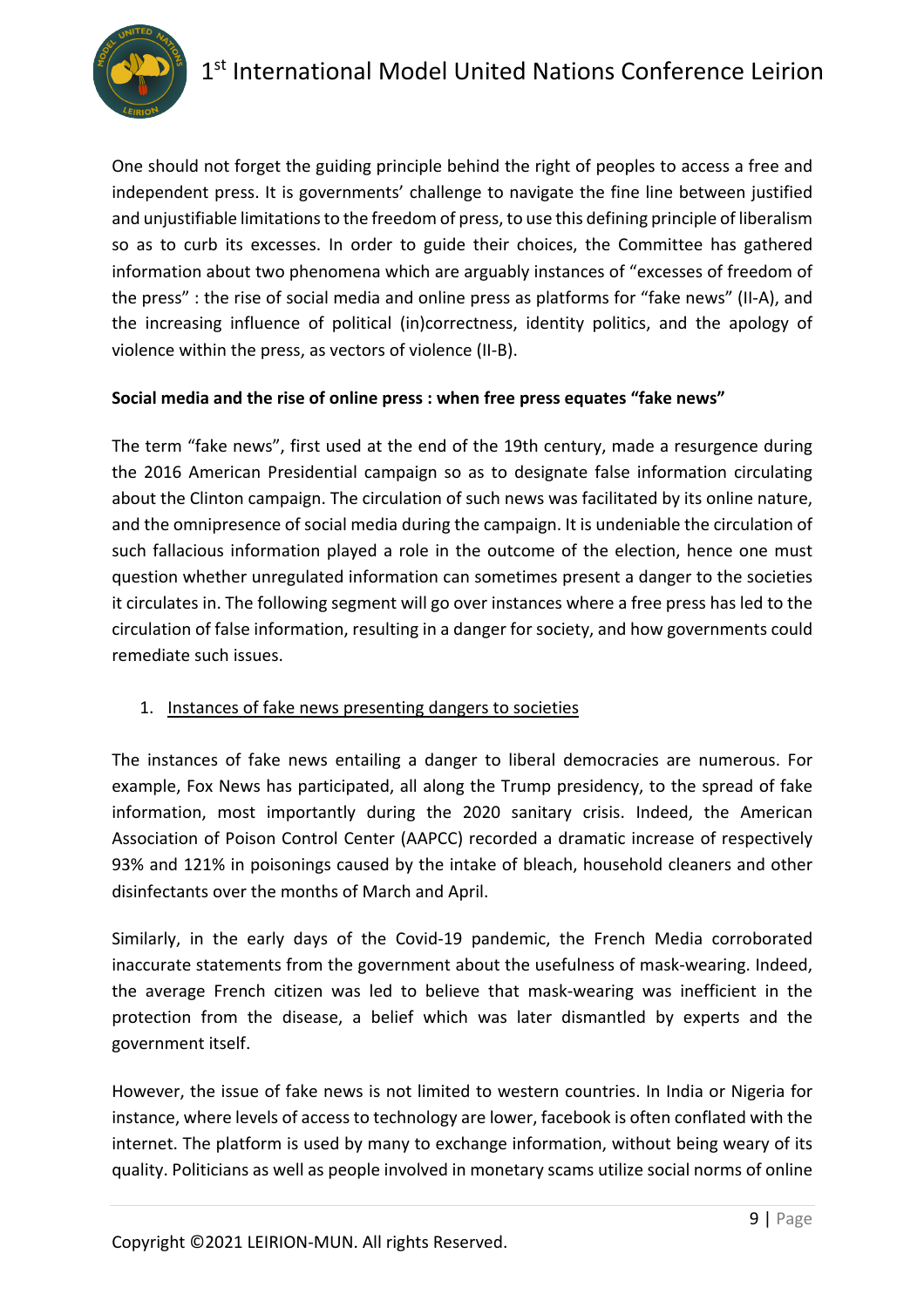

interactions, which notably give social validation to those first sharing the information, so as to spread disinformation with sometimes severe economic and political consequences on the populations at hand.6

Beyond those specific examples, one can take a look at the general misconceptions about the state of the world relayed by the media. In his work *Factfulness<sup>7</sup>* Hans Rosling debunks facts which are considered common knowledge and constantly relayed by the media, such as the North/South divide, poverty rates and the needs of poorer populations. He later explains how the spread of such inaccurate information, even amongst the most educated, leads decisionmakers and active citizens - himself included - to make well-intended yet poor decisions. With the increasing accessibility of information and media, this incorrect knowledge spreads faster than ever, showing that no one is averted from being subjected to false information.

#### 2. Considering solutions to these excesses

Solutions to limit the spread of misinformation have been explored by certain countries. For instance, in the UK, the \$18 million Conflict, Stability and Security Fund (CSSF) has been dedicated to the funding of independent media. The goal of such measures is to produce accessible media content of quality, adapted to the numerical format currently in expansion. Here, it appears the choice made is to fight fire with fire: increasing the scope of free press to cure excesses of press freedom.

Although attacking the problem at its source, by influencing the supply of information, is one solution, a consumption-based approach has been explored in India: working on education to develop critical thinking and prevent fake news from having such a strong hold on populations as it has today. By increasing funding in schools and campaigns of prevention, the government can decrease the consumption of low-quality news and hence its importance.

Governments have been less quick to consider direct restrictions on the free circulation of information, as such measures would likely spark a heated debate around the potency of fundamental rights and freedoms - the constant underlying debate about the extent of First Amendment Rights in the USA is merely a token of the controversy around the limitation of freedom of expression. Although it has been suggested that increasing freedom of the press can curb its excesses, can any form of restriction be justified and viable? Should the ability to provide true information be considered a condition to the existence of free press? Governments ought to consider the ethical tensions behind such problems; they ought to

<sup>6</sup> « What We've Learnt about Fake News in Africa ». BBC News, 12 novembre 2018. www.bbc.com, https://www.bbc.com/news/world-africa-46138284.

 $7$  The essential of Facfulness is available on the website created by its co-authors Ola and Anna Rosling, of the following adress : https://www.gapminder.org/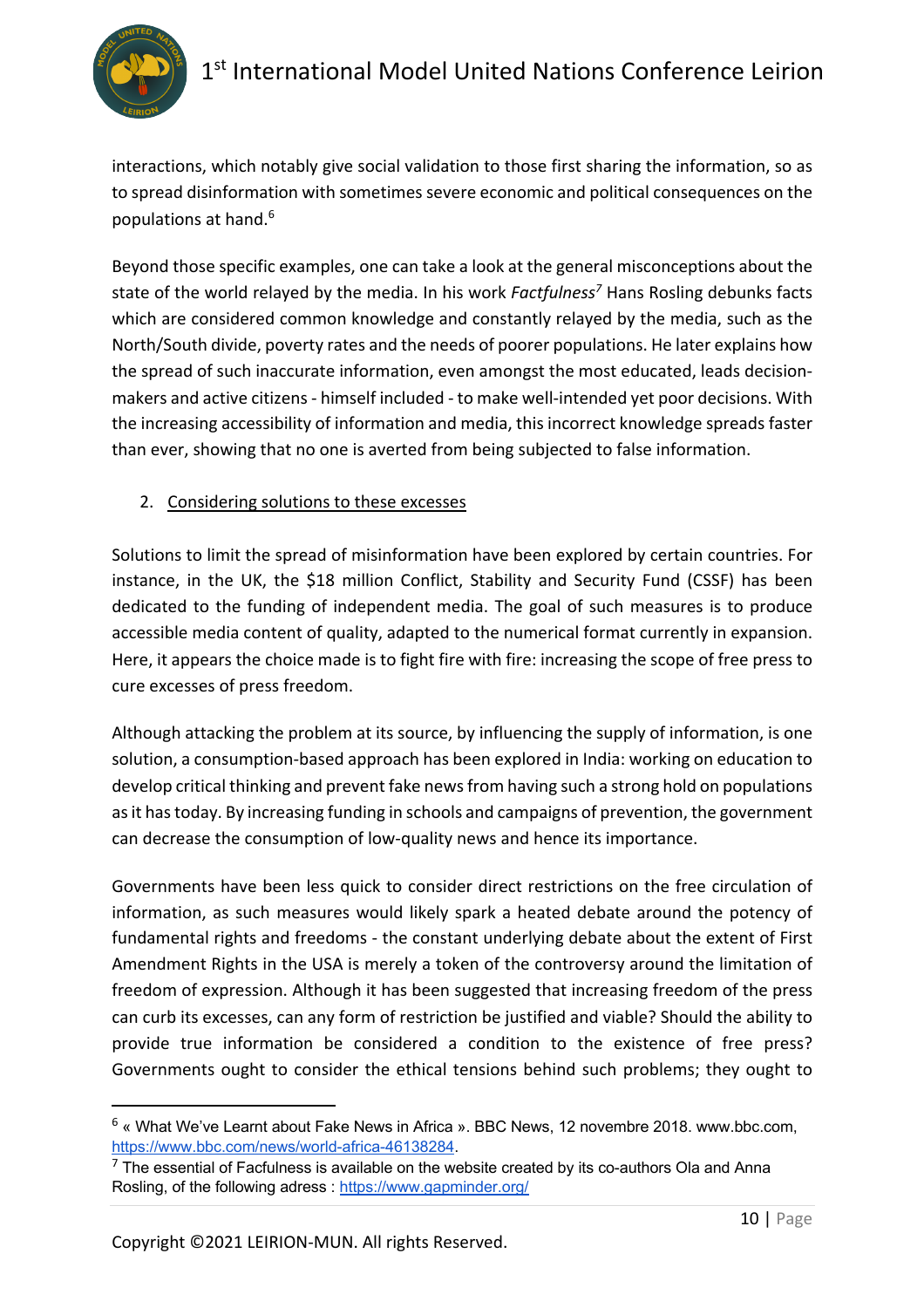

envision how, although having for long worked alongside one another, the terms "free" and "press" can be considered as antinomical.

#### **Political correctness, identity politics, and the apology of violence: when free press leads to violence**

The ongoing rise of identity politics<sup>8</sup> since the 1970s has been recently prompted by the resurgence of right-wing extremism in the Western world and the spread of social media, and has led to new discussions about terminologies used in the press. While some media outlets have made the choice to review their writings, submitting to the rules of the "politically correct<sup>"9</sup>, others have overtly opposed such trends. Ranging from political incorrectedness, to overt discrimination and violent rhetoric, certain news outlets have participated to the spread of violence against specific social groups. Hence, governments ought to consider this issue and evaluate the extent to which it can be defined as an excess of freedom of the press.

#### 1. Instances of politically incorrect or discriminatory news presenting dangers to societies

One of the most blatant examples of dangerously violent rhetoric in American News was Fox News anchor Tucker Carlson's statements in the aftermath of the August 3rd 2019 El Paso Shooting which cost the life of 22 Americans. Although the shooter murdered primarily Hispanics not long after posting a tweet expliciting his concern for the "Hispanic invasion", when mentioning the event, Carlson went on to state that white supremacy "is not a real problem in US", more a "hoax issue to divide the country". This violent disregard for hate crimes has been prevalent in the American conservative media, which in turn has merely decreased the legitimacy of the fight against racism, sexism and other forms of discrimination.

Nonetheless, the issue has not been limited to the very polarized American political context. In all countries, instances of rhetoric reinforcing rape culture within the media are numerous. The instagram account @preparezvouspourlabagarre reports such instances within the French press, ranging from culpabilisation of victims, to excusing offenders and playing down the gravity of sexual offenses. Such rhetoric cannot be excluded when thinking of the causes

<sup>9</sup> "conforming to a belief that language and practices which could offend political sensibilities (as in matters of sex or race) should be eliminated". Merriam-Webster Online Dictionary. https://www.merriam-webster.com/dictionary/politically%20correct. For additional information about political correctness, an interesting resource to consider is *Explained*, Season 1 Episode 3, "Political correctness".

<sup>8</sup> "politics in which groups of people having a particular racial, religious, ethnic, social, or cultural identity tend to promote their own specific interests or concerns without regard to the interests or concerns of any larger political group". Merriam-Webster Online Dictionary. https://www.merriamwebster.com/dictionary/identity%20politics.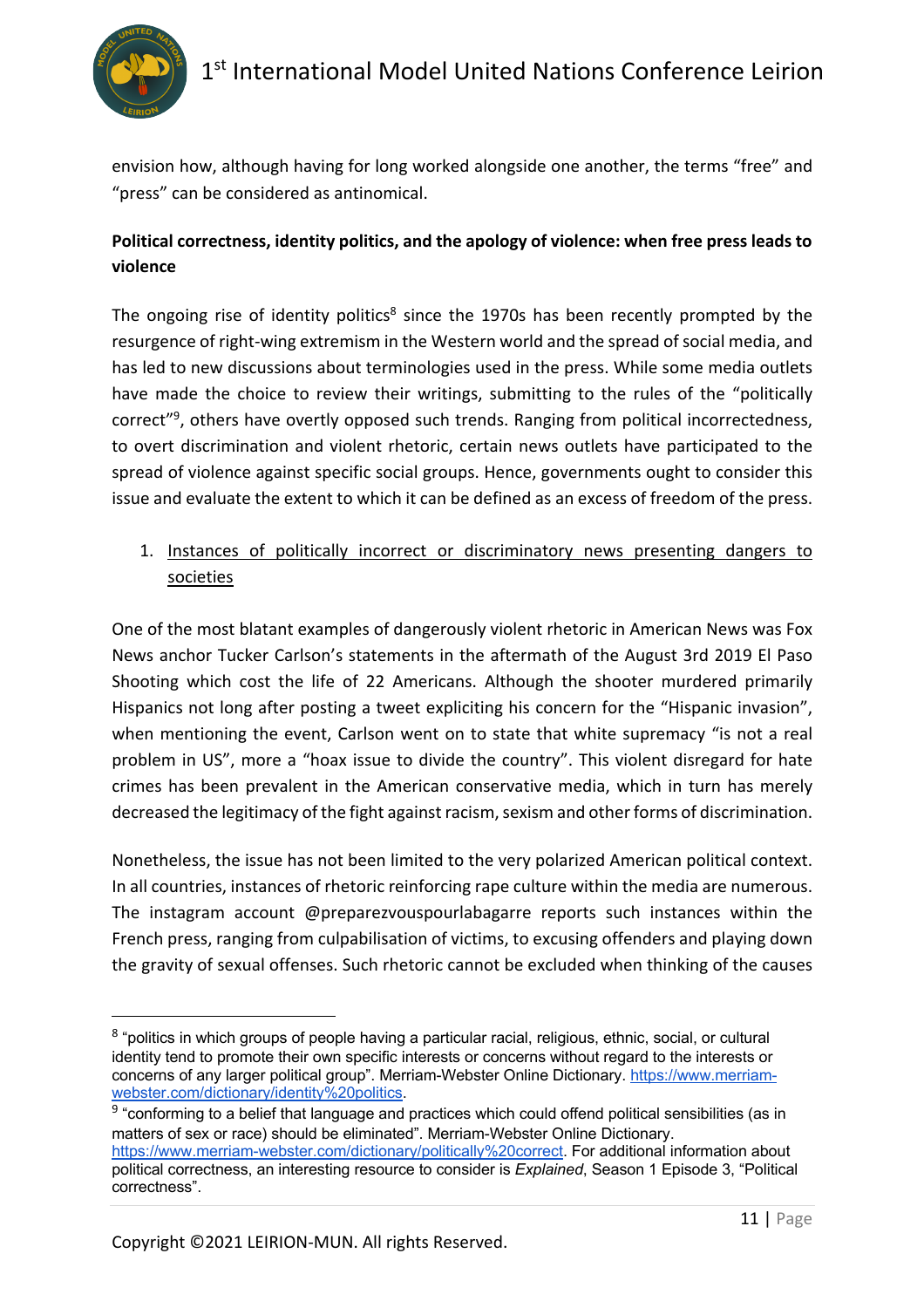

of the persisting exposure of women to sexual assault, as 1/3rd of women in the world are at risk being sexually assaulted and abused in their life, according to the BBC World Service.

#### 2. Considering solutions to these excesses

Although there is no law to "protect people from being offended", since the end of World War II, several European countries and the European Union itself have ratified laws forbidding the circulation of hate speech. For instance, article 10 of the European Convention on Human Rights (ECHR) states that freedom of expression is subject to restrictions "for the protection of the reputation and rights of others." The International Convention on the Elimination of All Forms of Racial Discrimination (CERD), and the International Covenant on Civil and Political Rights (ICCPR) go even further, with respectively article 4a of the CERD forcing its signatories to "all dissemination of ideas based on racial superiority or hatred" a punishable offense, and article 20 of the ICCPR banning "any advocacy of national, racial, or religious hatred that constitutes incitement to discrimination, hostility, or violence."

However, although explicit hate speech appears to be banned in certain countries, indirect discourses promulgating racial or gender discrimination - and hence indirectly producing violence - is much harder to regulate. Although France is part of the European Union and is hence a signatory of the regulations mentioned above, none of the articles promoting rape culture have been condemned for their words. Hence one can only wonder to what extent regulations can indeed be put in place, as well as the extent to which they are desirable. In an increasingly polarized political debate, new regulations on freedom of speech and press are quick to be rejected by defenders of fundamental freedoms, whose legitimate worries are to be fully considered. Governments must then question whether true freedom of expression can come at the cost of higher levels of violence in their respective societies.

## Countries & Organisations Involved

#### **China**

China has been a country where freedom of press has not been a completely welcome notion. With jailings of multiple journalists, dubbed by organizations such as Reporters without borders "the world's biggest jailer of press freedom defenders", it's a country that is definitely included in the conversation. Since the emergence of Covid-19 especially, the Chinese authorities have tightened their already existing grip on the news even more. Now even more than ever, putting faith in the utilization of new technologies, the new regime has imposed a model of online citizen surveillance and control of news.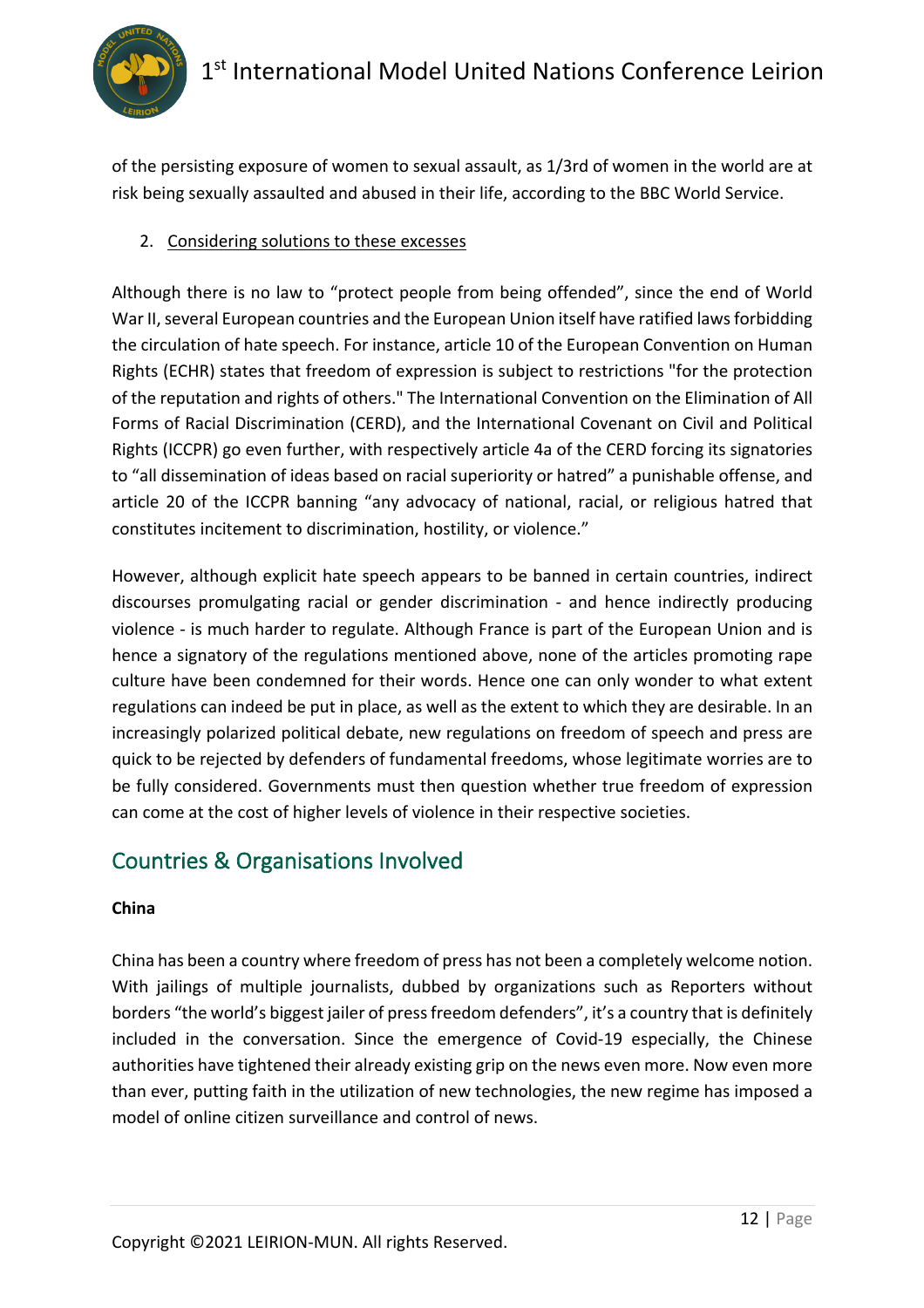

#### **United States of America**

In countries such as the United States of America that are in a seemingly better position when it comes to press freedom there are still instances that are continuously happening. For example, during President Trump's final year in office nearly 400 journalists were assaulted and 130 detained. Most of the assaults happened when journalists were attempting to cover the nationwide protests against systemic racism that were happening. And while during the first days of the Biden presidency seeming transparency has been in place, there are many chronic symptoms that remain such as the disappearance of local news or the distrust of mainstream media that has been widely cultivated.

#### **Reporters Without Borders**

One of the main Non-Governmental Organizations that works in defending journalists all around the world is "Reporters without Borders (RSF)". With many initiatives in place RSF works in informing people on matters that revolve around the elimination and restriction of press freedom. Their actions and initiatives include activities on and off the field. revolving around condemning abuses and religious intolerance, they completely encompass the matter of limitations in the freedom of press.

#### **World Press Freedom International Rankings**

Reporters without Borders is an international non-governmental organisation with a vast network of correspondents from 130 Countries. According to the annual reports the organisation publishes annually, in 2021 these are where some of the countries rank<sup>10</sup>:

| Ranking | Country        | 44  | <b>United States</b> |
|---------|----------------|-----|----------------------|
| 1       | Norway         | 111 | <b>Brazil</b>        |
| 13      | Germany        | 142 | India                |
| 14      | Canada         | 150 | Russia               |
| 29      | Spain          | 153 | Turkey               |
| 33      | United Kingdom | 166 | Egypt                |
| 34      | France         | 174 | Iran                 |
| 32      | South Korea    | 177 | China                |

<sup>10</sup> https://rsf.org/en/ranking#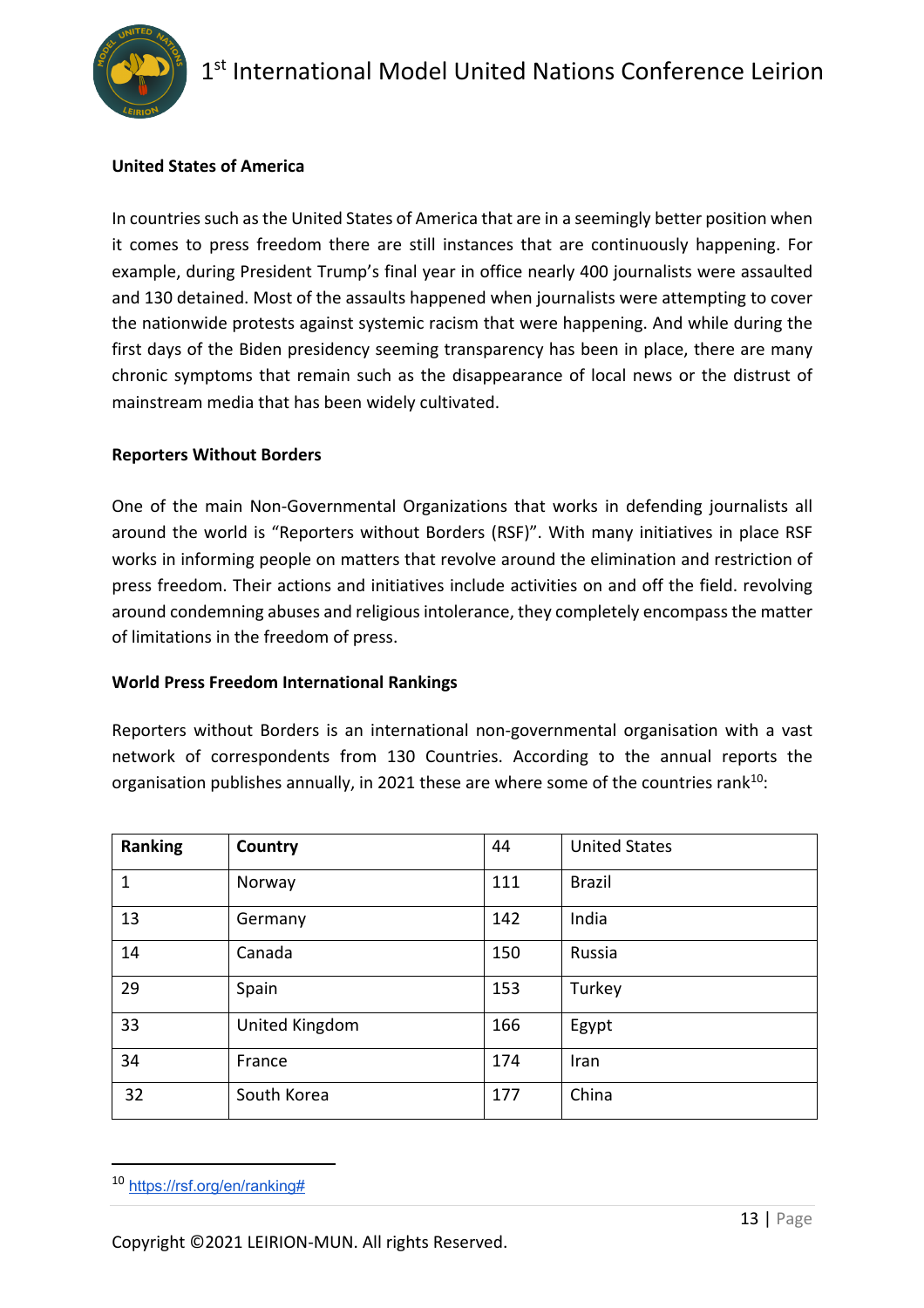

## Addressing the Challenge

#### Previous Attempts to solve the Issue

- à **Protection of Civilians in Armed Conflict**, December 23, 2006 (S/RES/1738)
- à **The Safety of Journalists and the Issue of Impunity**, December 18, 2013 (A/RES/68/163)
- à **Universal Declaration of Human Rights**
- à **European Convention for the Protection of Human Rights and Fundamental Freedoms** The Convention is legally binding for the States that are signatories of the Convention, as a result it is not only legally binding for the EU Member States, but instead for all of the Convention's signatories, as it's not part of the EU Law. The Convention was created by the Council of Europe.
- à **Handbook for Journalists**

UN Plan of Action on the Safety of Journalists and the Issue of Impunity (A/RES/74/44).

à **Resolution A/HRC/20/L.13**

A previous resolution on this issue that has passed is one drafted by the United Nations Human Rights Council. Resolution A/HRC/20/L.13 was backed by more than 70 countries and includes the "promotion, protection, and enjoyment of human rights on the Internet." Multiple resolutions such as A/RES/1684(XVI), on the Freedom of Information, have been debated but are inconclusive as they are without a vote.

- à **Declaration of the Committee of Ministers on the protection of journalism and safety of journalists and other media actors**
- à **Medellin Declaration on Securing the Safety of Journalists and combating impunity**

#### Possible Solutions

The current challenge around freedom of the press revolves around its very extent: although some governments and individuals repress freedom of the press, hence infringing on human fundamental rights, in other instances, an unregulated press can be dangerous for societies.

1. Instances of restrictions of the Freedom of the Press

In such cases, as stated earlier, governments can consider different plans of action to ensure that fundamental freedoms are respected. Firstly, they themselves ought to refrain from directly or indirectly encouraging state-controlled media. According to article 19 of the Universal Declaration of Human Rights, "everyone has the right to freedom of opinion and expression": it is hence every country's responsibility to secure such freedom, by avoiding taking part in any unjustified restrictions to the free circulation of information.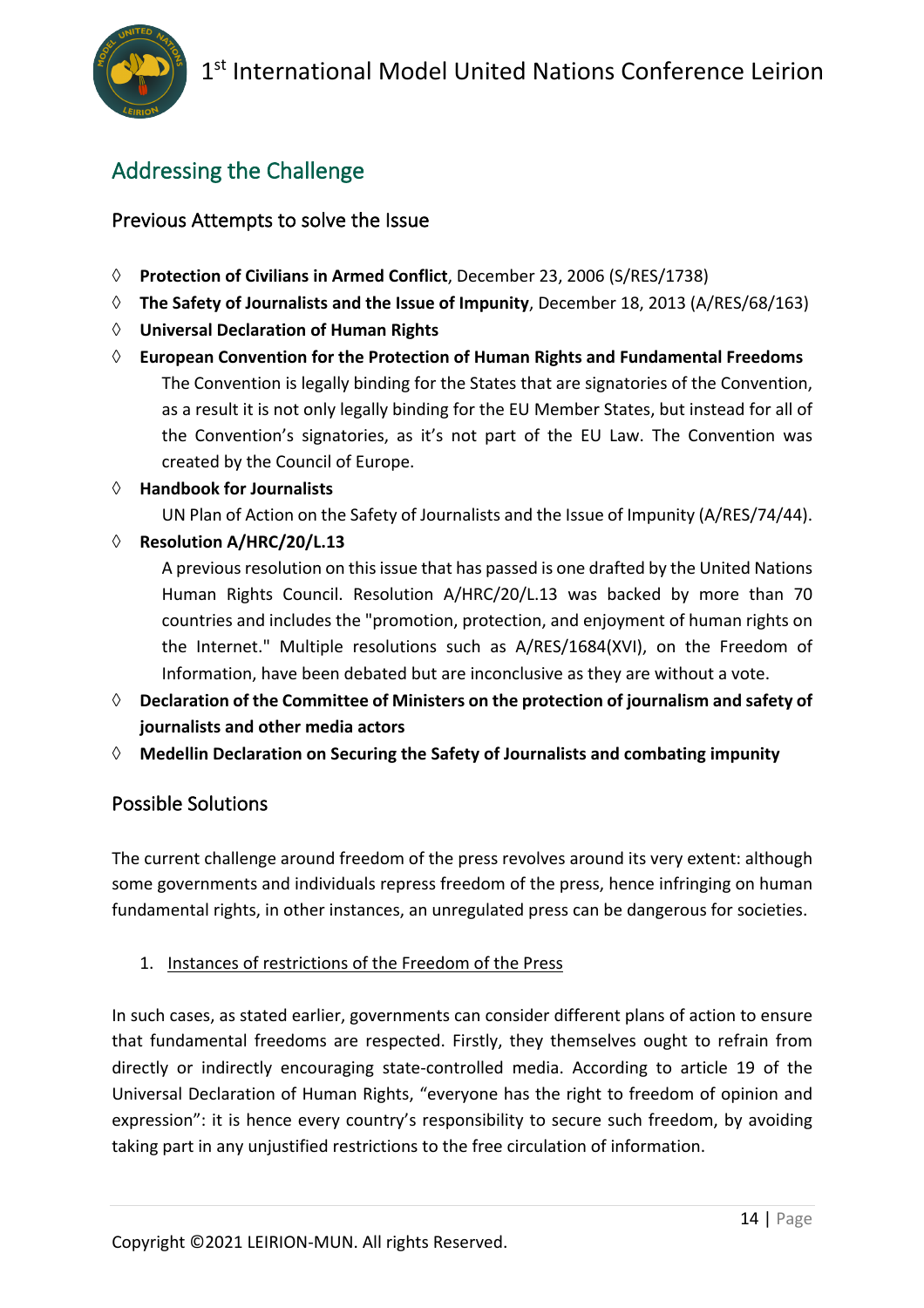

Moreover, as freedom of the press is sometimes threatened by external actors, it is of the government's responsibility to punish such actors and prevent them from infringing the rights of others.

#### 2. Instances of excesses of Freedom of the Press

To deal with excesses of freedom of the press and their dangerous consequences, be it by the spread of fake news or violent rhetoric, governments can act either on the supply or the demand for information. Indeed, by funding independent journalism or regulating the content of the press, governments have attempted to curb the production of toxic news directly at its source. On the other hand, governments can also act, notably through education, so as to drift people away from toxic news outlets and prevent their consumption. Whatever the solution found, governments must navigate the thin border between protecting their societies from the dangers of an excessively unregulated press, and their ability to provide and protect their citizens' right to express and inform themselves.